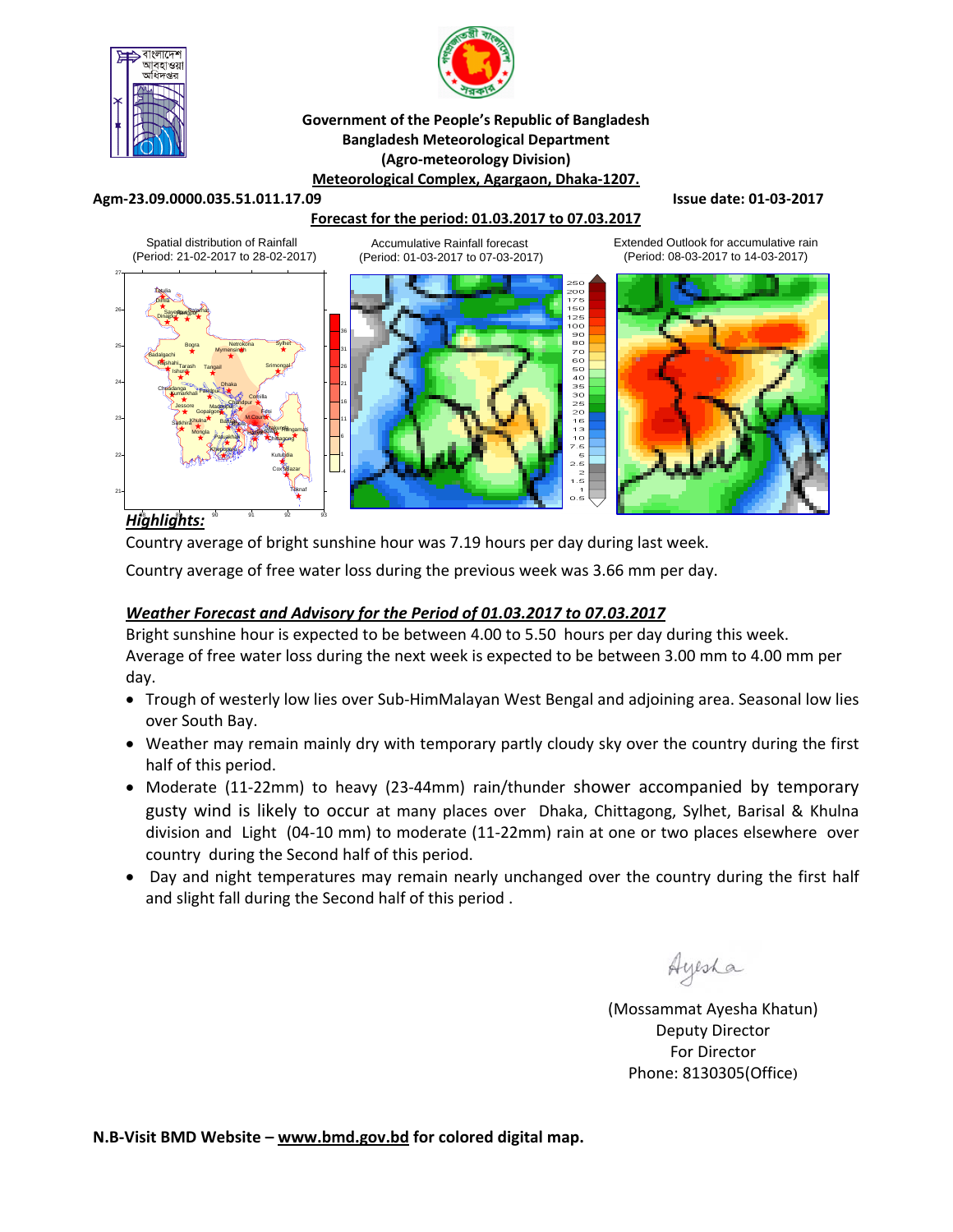



# পূর্বাভাস, সময়: ০**১-০৩-২০১৭ থেকে ০৭-০৩-২০১৭**

60 125 100

20<br>16<br>13 0<br>7.5<br>5

Spatial distribution of Rainfall (Period: 21-02-2017 to 28-02-2017)

Accumulative Rainfall forecast (Period: 01-03-2017 to 07-03-2017) Extended Outlook for accumulative rain (Period: 08-03-2017 to 14-03-2017)





# প্ৰধান বৈশিষ্ট্য সমূহঃ-

গত সপ্তাহে দেশের দৈনিক উজ্জল সূর্যকিরণ কালের গড় ৭.১৯ ঘন্টা ছিল । গত সপ্তাহে দেশের দৈনিক বাষ্পীভবনের গড় ৩.৬৬ মিঃ মিঃ ছিল।

### আবহাওয়ার পূর্বাভাসঃ- ০**১**-০৩-২০১৭ থেকে ০৭-০৩-২০১৭ ইং পর্যন্ত।

এ সপ্তাহে দৈনিক উজ্জুল সূর্য কিরণ কাল ৪.০০ থেকে ৫.৫০ ঘন্টার মধ্যে থাকতে পারে ।

আগামী সপ্তাহের বাষ্পীভবনের দৈনিক গড ৩.০০ মিঃ মিঃ থেকে ৪.০০ মিঃ মিঃ থাকতে পারে।

- পশ্চিমা লঘুচাপের বর্ধিতাংশ হিমালয়ের পাদদেশীয় পশ্চিমবঙ্গ ও তৎসংলগ্ন এলাকায় অবস্থান করছে। মৌসুমী লঘুচাপ *দক্ষিণ বঙ্গোপসাগরে অবস্থান করছে।*
- এ সময়ের প্রথমার্ধে আকাশ অস্থায়ীভাবে আংশিক মেঘলাসহ সারাদেশের আবহাওয়া প্রধানতঃ শুষ্ক থাকতে পারে।
- এ সময়ের দ্বিতীয়ার্ধে ঢাকা, চট্টগ্রাম,সিলেট, বরিশাল এবং খুলনা বিভাগের অনেক জায়গায় মাঝারী ধরনের ভারী (১১-২২ মিঃমিঃ) থেকে ভারী (২২-৪৪ মিঃ মিঃ) এবং দেশের অন্যত্র দুই এক জায়গায় হাল্কা (০৪-১০ মিঃমিঃ) থেকে মাঝারী (১১-২২ মিঃমিঃ) ধরনের বৃষ্টি অথবা বজ্রসহ বৃষ্টি হতে পারে।
- এ সময়ের প্রথমার্ধে সারাদেশের দিন ও রাতের তাপমাত্রা প্রায় অপরিবর্তিত থাকতে পারে এবং দ্বিতীয়ার্ধে সামান্য কমতে পারে।

Ayesha

(মোসাম্মৎ আয়শা খাতুন) উপ-পরিচালক পরিচালকের পক্ষে ফোনঃ  $b$ ১৩০৩০ $c($ দপ্তর)

বিঃ দ্রঃ- পূর্বাভাসের ডিজিটাল map দেখতে visit করুন- www.bmd.gov.bd